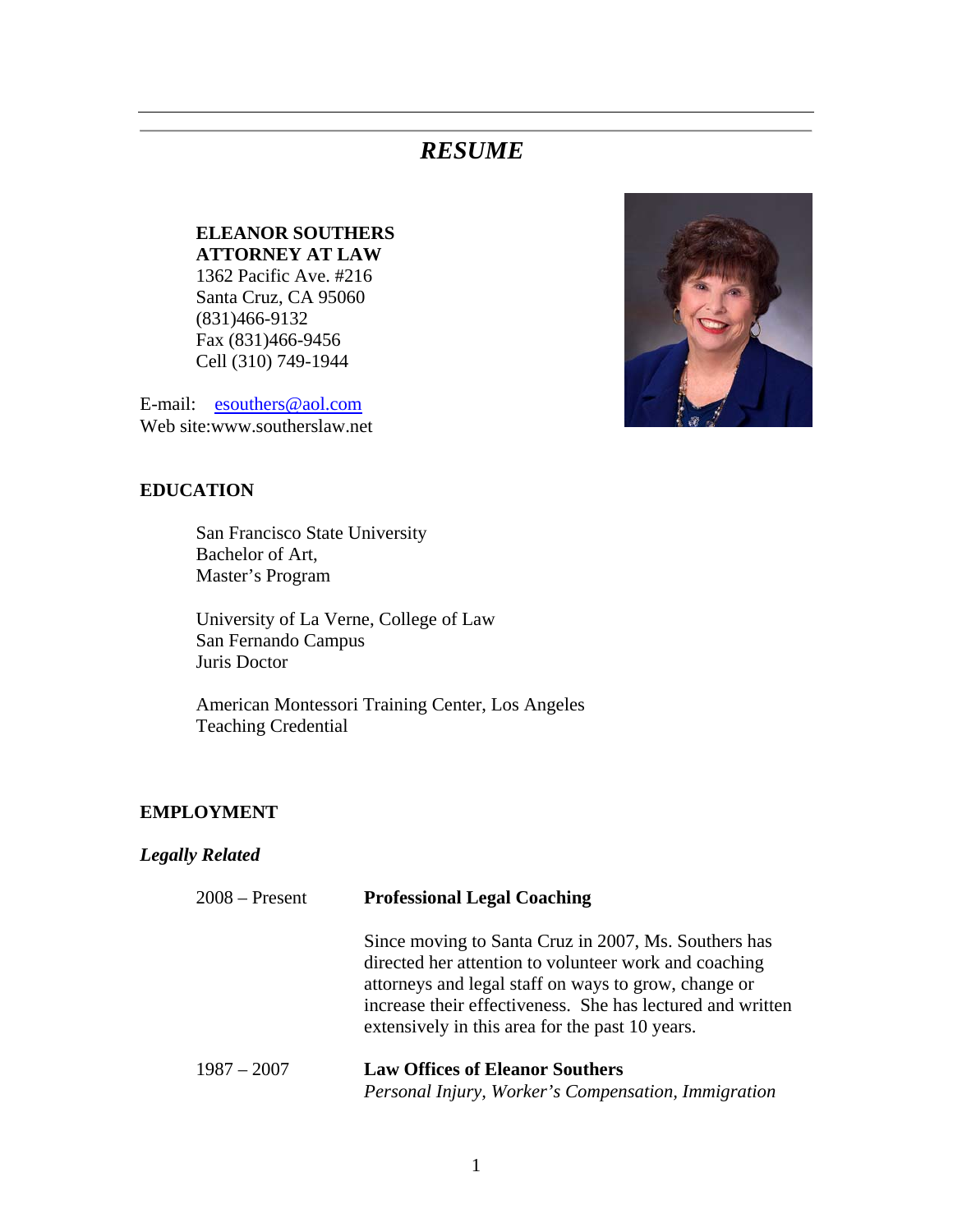|                  | A full service law firm handling all aspects of cases from<br>the claim stage through trial and appeals, as well as<br>administrative appearances. Case load has been between<br>125-155 cases. Serviced over 2,500 clients. Heavy client<br>contact as well as supervising 3 inside and 2 outside<br>employees. Jury, Court and Appellate experience including<br>a 1.34M verdict in Superior Court.                                          |
|------------------|------------------------------------------------------------------------------------------------------------------------------------------------------------------------------------------------------------------------------------------------------------------------------------------------------------------------------------------------------------------------------------------------------------------------------------------------|
|                  | Related work includes work with CA dept of Labor on<br>Immigration matters, Pro Bono and paid work has included<br>mediations/arbitrations for FEHA, CA Appellate Court, LA<br>Superior Court and the Judicial Settlement Officer<br>Program.                                                                                                                                                                                                  |
|                  |                                                                                                                                                                                                                                                                                                                                                                                                                                                |
| 1994 - Present   | <b>Mediation Office of Eleanor Southers</b><br>Extensive training and experience in Mediations.                                                                                                                                                                                                                                                                                                                                                |
|                  | Particular emphasis on Employment/Labor Relations and<br>Business. Worked with PIHRA (Professionals in Human<br>Resources) as an officer and lecturer. Has mediated over<br>300 matters at all levels of dispute resolution from claims<br>through Appellate proceedings. On the mediation panel for<br>CA. Superior Court, Probate Panel, Judicial Officers<br>Settlement Program, and 2 <sup>nd</sup> Appellate District Mediation<br>Panel. |
| $1982 - 1987$    | Law Offices of Gary Eisenberg<br>Law Clerk and Attorney<br>Personal Injury. Litigation                                                                                                                                                                                                                                                                                                                                                         |
| $1980 - 1982$    | Law Offices of Brown and Kivo<br>Law Clerk<br>Personal Injury, Construction, Real Estate<br>Business, Labor Law                                                                                                                                                                                                                                                                                                                                |
| $1979 - 1980$    | Law Offices of Donald Kottler<br>Law Clerk: Personal Injury and Worker's Compensation                                                                                                                                                                                                                                                                                                                                                          |
| <b>Non Legal</b> |                                                                                                                                                                                                                                                                                                                                                                                                                                                |
| $1970 - 1978$    | Glendale/Burbank Montessori School<br>Montessori Teacher and Principal                                                                                                                                                                                                                                                                                                                                                                         |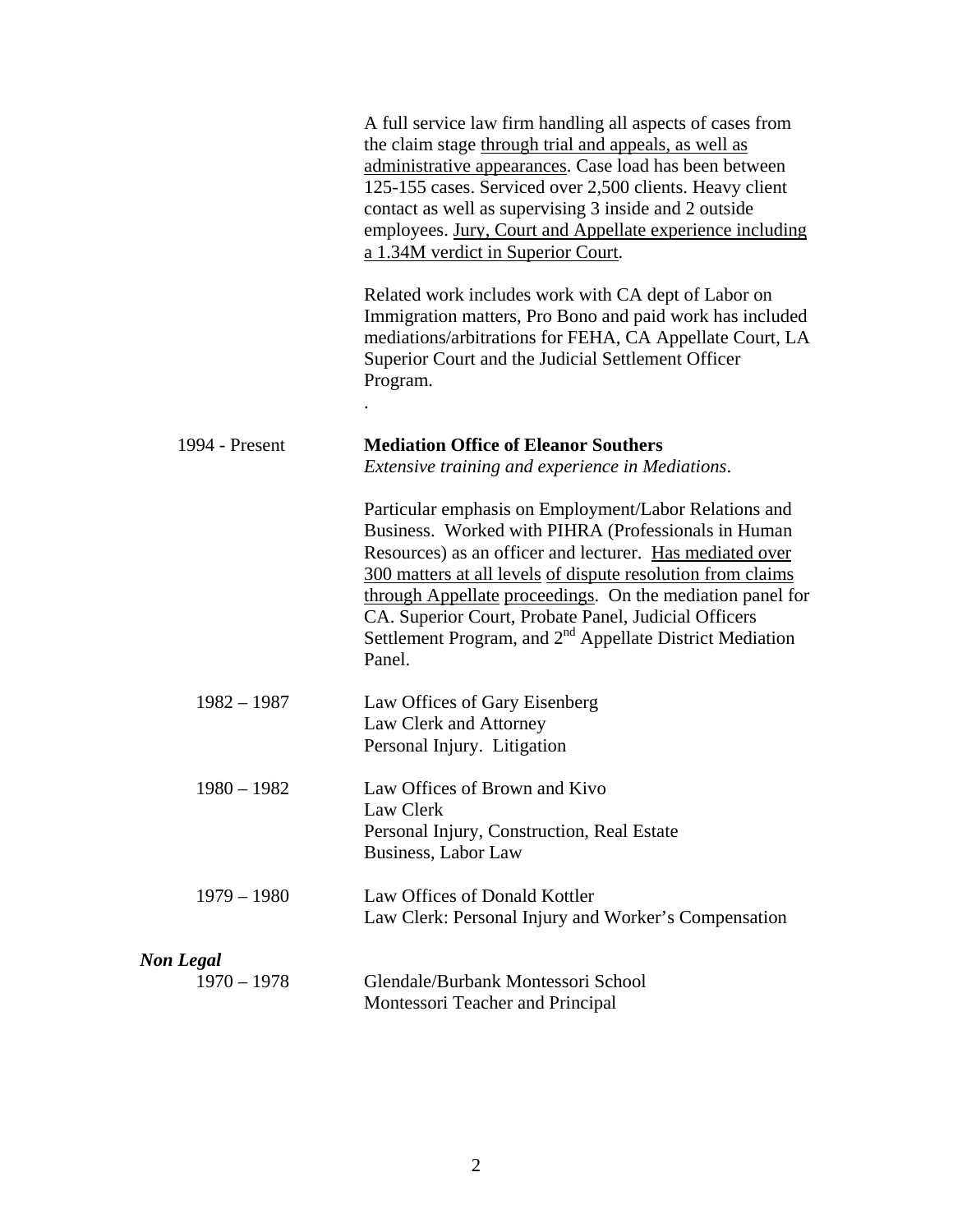# **VOLUNTEER, COMMUNITY AND PROFESSIONAL INTERESTS:**

- Judge Pro Tem- Los Angeles Small Claims Courts/Santa Cruz and Monterey Panel.
- Arbitrator-Los Angeles County Bar Association fee program
- Mediator-Los Angeles Superior Courts
- Arbitrator-Los Angeles Superior Courts
- Settlement Officer-Los Angeles Superior Courts JSOP Program
- Mediator-Appellate Court Panel, Los Angeles $(2^{nd}$  Appellate District)
- Mediator-Probate Panel, Los Angeles Superior Courts
- Past Program Chairman, Pacific Palisades Rotary Club
- Vice Chair, Pacific Palisades Rotary Club
- Speaker, various Rotary, Lions and other civic organizations
- Chairman of Mentor Program, Women's Referral Service
- Board of Directors, Halcyon Center for Child Studies.
- Outreach Chairman, Fulfillment Fund for Network/LA
- Los Angeles Public Library Literacy Tutor
- Member of Women's Club, UCSC
- CASA Volunteer (Court Appointed Special Advocate in the Dependency System for Santa Cruz County)

## **PROFESSIONAL MEMBERSHIP:**

- California State Bar-Board of Directors(Advisor) Executive committee, Solo and Small Firm Section
- Consumer Attorneys of California
- Consumer Attorneys of Los Angeles
- California Applicant's Attorneys Association
- Southern California Mediation Association
- Culver-Marina Bar Association- Trustee,2003 and Lawyer to Lawyer Networking Chairman.
- LA County Bar –DRS Associates, Program Committee
- Beverly Hills Bar Association –Past Co-Chair Networking Committee and member of the Board for the Employment Section.
- Santa Cruz County Bar Association
- Monterey County Bar Association
- Santa Clara Bar Association
- SCERT, Los Angeles, CA.
- Professionals in Human Resources, District Five, past vice-chairman
- American Immigration Lawyers Association
- *State Bar of California # 100954*
- *United States District Court, Central District*
- *United States Court of Appeals for the Ninth Circuit*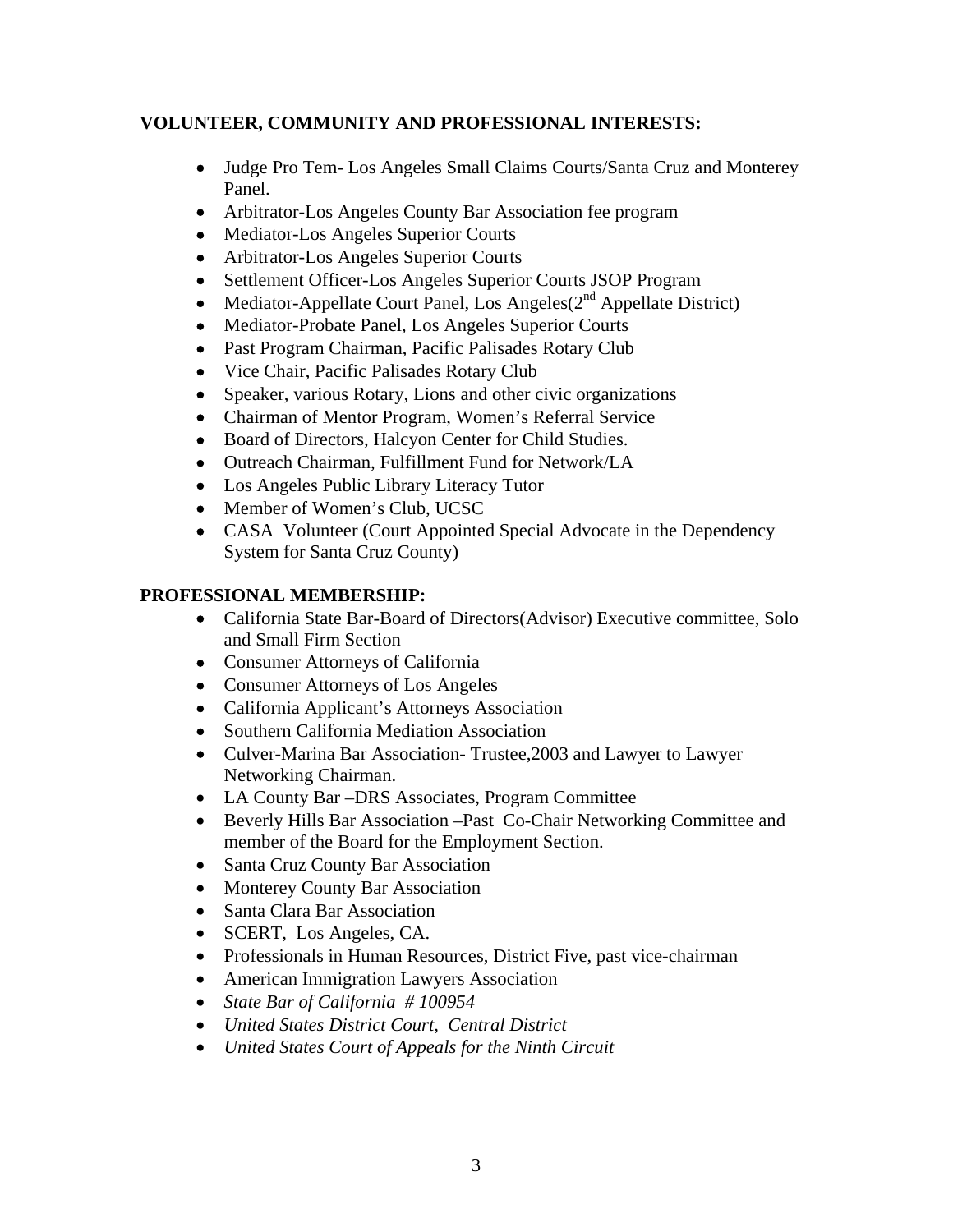#### **SEMINARS AND SPEAKING ENGAGEMENTS**

- LA County Bar MCLE Seminar "Y2K Disputes and ADR: Preparing for the Inevitable", September, 1999
- LA Times Small Business Strategies Convention Speaker "Y2K Triage", September, 1999
- PIHRA Conference 2000, Speaker "Mediation and Negotiation Techniques For the HR Professional"
- California State University at Fullerton, Instructor Summer 2001, "Mediation And Negotiation Techniques in the Workplace"
- Speaker, Various Service Organizations, 1990 to Present.
- Speaker, Women In Business "Mediation, Choice of the Future", 1996
- MCLE Speaker: State Bar Convention, 2001 and 2002, "Worker's Compensation and Personal Injury "MCLE State Bar Section Conference, 2003, "How to Handle a Low Impact Case on a Budget"
- MCLE Speaker: State Bar Convention, 2003, 2004, 2005, "Ethically Handling" Liens" and SEI Speaker,2005, "Strategic Planning for Your Practice"
- State Bar 2006 Convention. "Recent changes in Immigration Law Since 9/11 and How it is Impacting your Practice".
- SEI January, 2008 Speaker: "Alternative Ways of Paying: Credit Cards, Barter and Legal Plans".
- State Bar 2008 Convention. "How to Run Your Office on a Shoestring".
- In House Seminars: Marketing and Time Management (2) 2009
- State Bar 2010 Convention. "Time Management for Lawyers who have no time"
- ABA Local Programing, Niche Marketing and Negotiating 2013 and 2014. CA State Bar, Merced, Santa Cruz, Humboldt and Imperial County Bar Association presentations 2012 -2014.

## **AWARDS:**

Irving Gold Foil Appreciation Award – 1988 Women's Referral Service/ Outstanding Woman of the Year - 1993 Rotary International/ Recognition of Service – 1995 Culver Marina Bar Association/Service Award – 2004 CA State Bar, Solo and Small Firm/Service Award - 2002 -2006

## **COMPUTER SKILLS:**

Skilled in use of the Web for investigation, research, and all aspects of legal and nonlegal work, including e-mail.

Knowledgeable in the use of: Legal Solutions, Tritek (Management System), ImmForms(West), Microsoft Office including Word, Excel and Outlook.